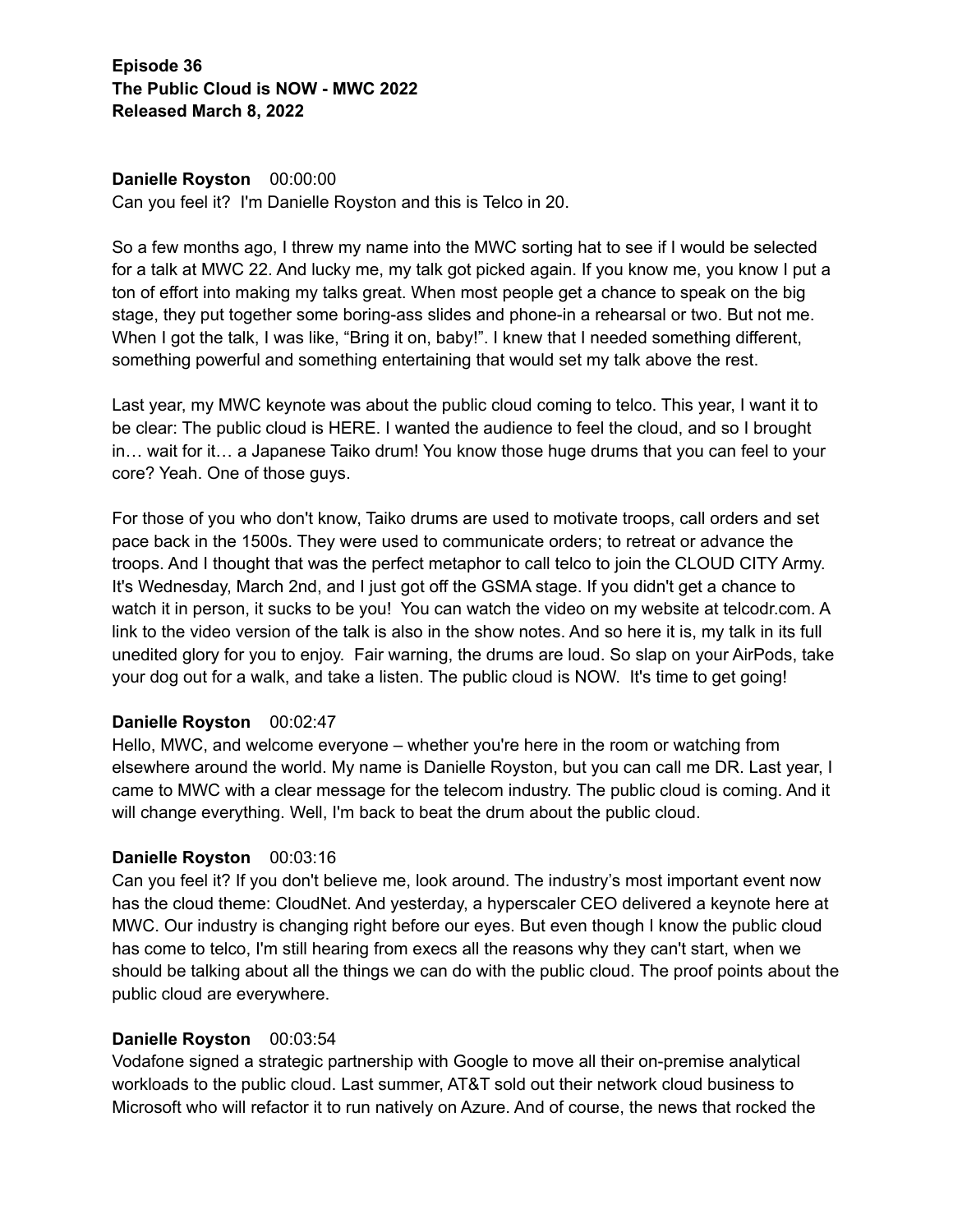industry: the move by DISH to go all-in with the public cloud with AWS. Let me be clear, if you haven't started your move, then you're already behind. It's time to get going.

# **Danielle Royston** 00:04:29

Telco should be the center of the tech universe, but we are not. Enterprises used to look to telco for tech leadership, now they don't. Worst of all, revenue is going elsewhere. As leaders, your job is to come up with great ideas and use your assets to better position your organization for success. The public cloud is a big opportunity. For those of you who embrace it, the public cloud will open up new greenfield dimensions to compete on. It's not zero sum. It's really, really big. Once you realize what you can do with the public cloud, you will have wished you started yesterday. Do you know who wishes he started yesterday? Jamie Dimon, CEO of JP Morgan Chase. He started out thinking the public cloud was just about outsourcing. He used to think, "why in the world would I move anything to AWS, when I've already built up my own data center capacity and capability?" But on his latest earnings call, he made it clear that he was all in. He said, if he could spend \$2 billion to get to the cloud tomorrow, he would do it in a second. He would do it in a heartbeat.

# **Danielle Royston** 00:05:51

What is it about the public cloud that causes a CEO of a nearly half a trillion dollar company to change his tune? He believes that using the public cloud is a competitive advantage, and he's right! I bet you're wondering, can telco create a competitive advantage by using the public cloud? Totally! But you have to change the three things that are slowing you down: Your systems are outdated, built on a tech stack from the nineties. Your data is messy; different data models and different databases spread across your telco. And your teams don't understand how to use the public cloud. To get on track, you need to modernize your systems, cleanse your data, and hire cloud talent. Let's start with modernizing your systems. Inside a telco, there are thousands of legacy applications running on-premise loaded with technical debt; a heavily customized, heavily integrated rat's nest of crap. While modernizing legacy systems will give you the opportunity to save lots of money, that's not the main reason you move these workloads to the public cloud. It's the need for speed.

# **Danielle Royston** 00:07:16

See your legacy systems hamstring you, and getting a new idea to market takes five times as long as it should. It's time to change that. You need to be nimble and responsive to win in your market. You need cloud-based systems that allow you to use all the greatness of the public cloud, to compute, scale, and software seamlessly. You need systems that give you the power to add a new database or AI capability to a legacy system, quickly. You need systems that are flexible. You can integrate to whatever you want and customize it easily and you need systems that are open so you can change them without needing expensive CRS or consultants. Your current systems can't do any of that. But new modern systems built with cloud-first principles that are fast, flexible, open, and easy to use are coming to telco and you need to go buy them.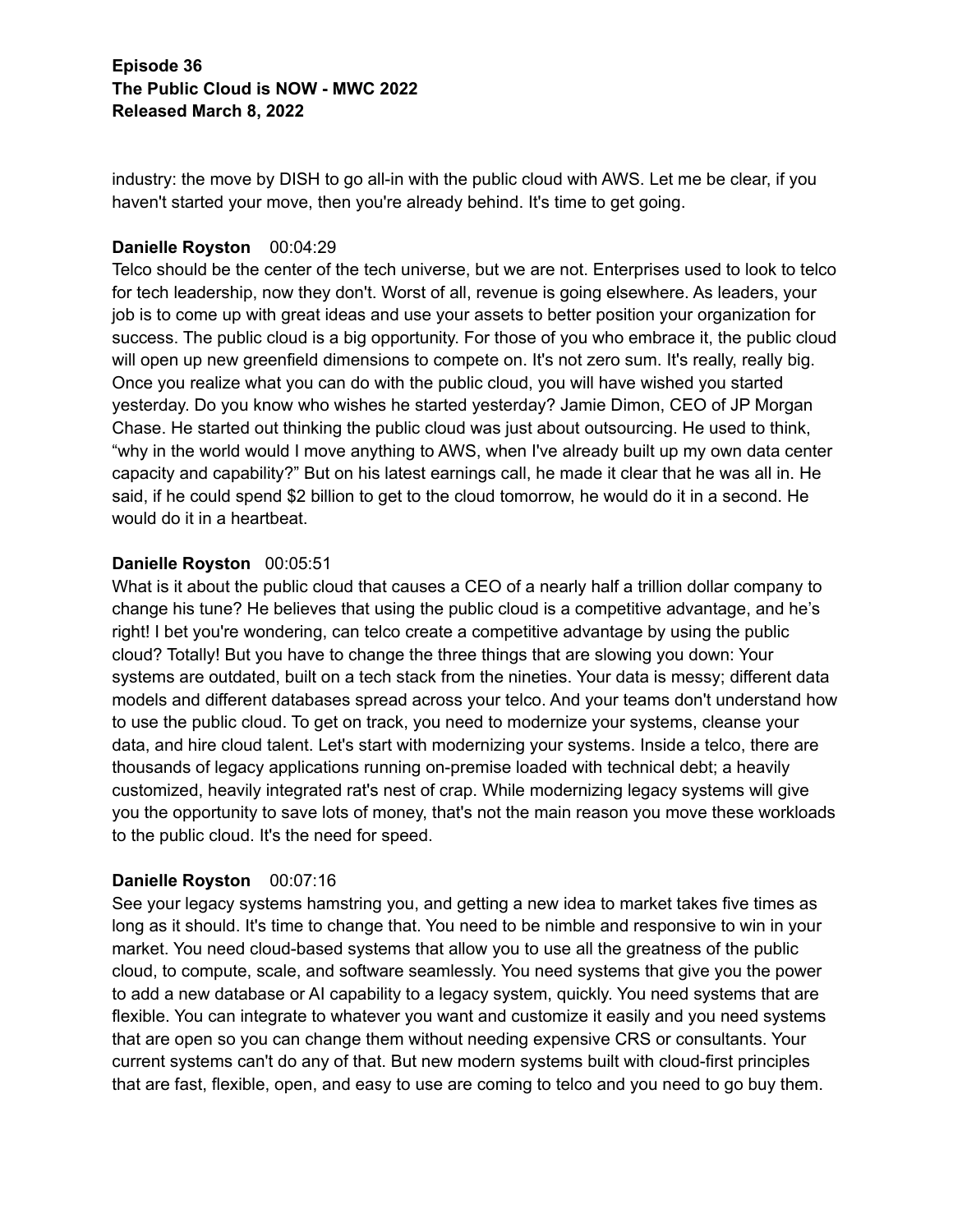# **Episode 36 The Public Cloud is NOW - MWC 2022 Released March 8, 2022**

### **Danielle Royston** 00:08:16

The second thing you need to do is cleanse your data. One of the most valuable assets inside of telco is the petabytes of data you have about how subscribers use a network. It's hard to extract the signal from the noise to get the insights that can drive revenue growth. It's a mess! You're going to need to tackle the difficult task of cleansing your data to make the decisions that matter, and you can do that by moving your data to cloud databases and using the world's best data tools to drive a more personalized experience for your customers. I'm talking about AI, machine learning, and analytics. You need to be able to extract personalized insights in seconds, not days, and put them into action the moment they are needed. But you can't do that until you cleanse your data. So clean it up! And last but not least, you need to acquire cloud talent.

# **Danielle Royston** 00:09:18

To start using the public cloud, you don't need to turn your telco into a tech co. But you need to start hiring and up-skilling your people on how to design applications using cloud-first principles, and you need to modernize your HR programs to attract top talent. Cloud is the most in-demand technical skill in the job market today and you're competing for talent against the best tech companies in the world. You need leaders that set aggressive goals for moving the organization to the cloud and you need software developers that can build applications in hours that are auto-scaling, self-healing, lowest TCO, and use the right cloud service for the job. Your talent is the heart of your company and will set the tempo of change.

# **Danielle Royston** 00:10:12

Hiring and upskilling your team for cloud skills is not impossible, but it will take time. So get going and start to build that muscle. Once you do these three things, you'll be set up to unlock a competitive advantage for your telco and put you in position to technically leverage your biggest asset: your network! You will be able to turn network events into moments of excitement for the customer. Use your technical advantage to drive higher MPS. For example, let's talk about super apps. No other industry has the assets and the super app better than telco. Telcos own the network. You own the relationship with the subscriber, but your terrible MPS is stopping you. Global tech leaders like Amazon, Netflix, and Apple have customer loyalty that is through the roof. They understand that without customer love, you cannot expand your ARPU footprint. They don't have the leverage to force their customers to use the next generation like telco does. The tech companies put customer love at the center of their business models. They focus relentlessly on their customers. They provide great experience after great experience and their revenue continues to grow and grow. They do it because that's how you support a growing demanding customer ARPU. Amazon started with books and now they sell you everything, including data centers.

#### **Danielle Royston** 00:09:47

Uber Eats can only exist if Uber Rideshare is awesome! The customer experience offered by Apple is world-class, so people line-up to buy their products. These brands can expand because